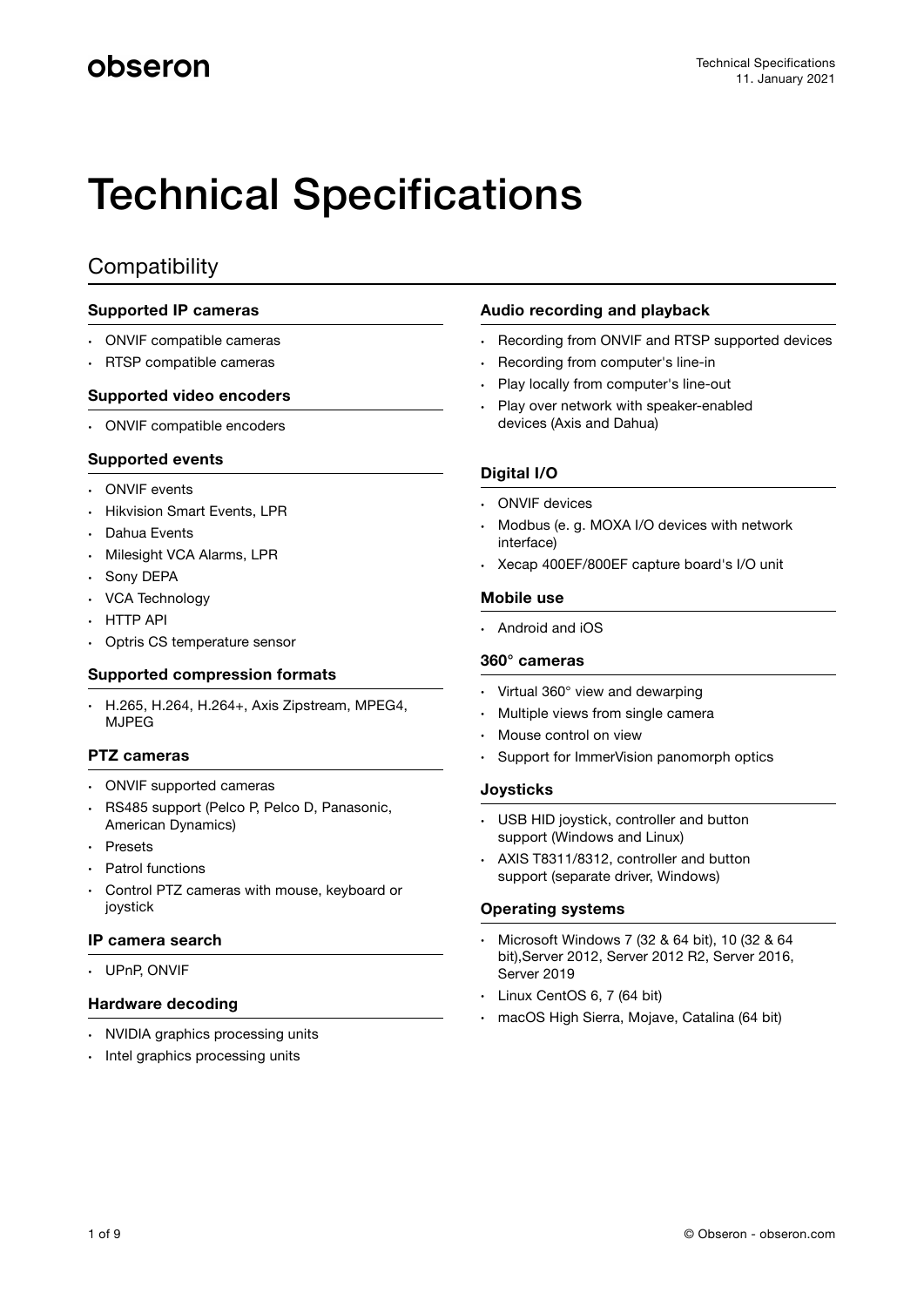## System Requirements

| Server                    |                                                                                                                                                                                            |
|---------------------------|--------------------------------------------------------------------------------------------------------------------------------------------------------------------------------------------|
| Operating system          | Microsoft Windows 7 (32 & 64 bit), 10 (32 & 64 bit), Server 2012,<br>Server 2012 R2, Server 2016, Server 2019, Linux CentOS 6, 7 (64 bit),<br>macOS High Sierra, Mojave, Catalina (64 bit) |
| Processor                 | Intel Celeron, Core i3, i5, i7 or Intel Xeon, multi processor support                                                                                                                      |
| <b>RAM</b>                | 4 GB or more                                                                                                                                                                               |
| Disk space for software   | $1$ GB                                                                                                                                                                                     |
| Disk space for recordings | Depending on camera count, bitrate, frame rate and desired length of<br>recordings                                                                                                         |
| <b>Client</b>             |                                                                                                                                                                                            |
| Operating system          | Microsoft Windows 7 (32 & 64 bit), 10 (32 & 64 bit), Server 2012,<br>Server 2012 R2, Server 2016, Server 2019, Linux CentOS 6, 7 (64 bit),<br>macOS High Sierra, Mojave, Catalina (64 bit) |
| Processor                 | Intel Celeron, Core i3, i5 or i7                                                                                                                                                           |
| <b>RAM</b>                | 4 GB or more                                                                                                                                                                               |
| Disk space for software   | $1$ GB                                                                                                                                                                                     |
| Disk space for recordings |                                                                                                                                                                                            |
| Display driver            | Intel or Nvidia, 256 MB RAM or more                                                                                                                                                        |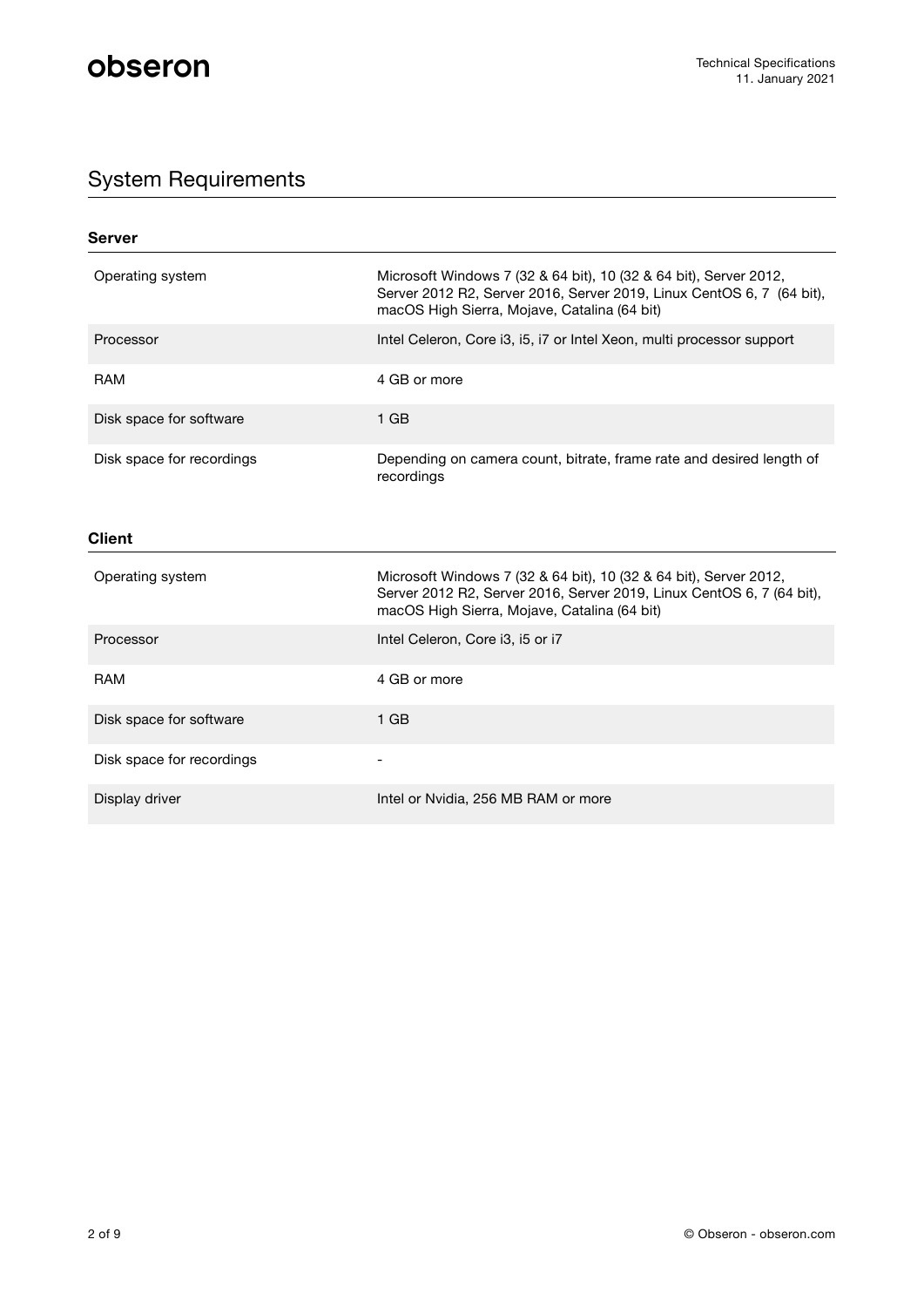## Application

### **Client**

- Remote viewing of recordings and real-time image from servers
- Use for control room computers
- Use for control room video walls
- Server settings management on a web interface

### **Server**

- Saves video from cameras on the local hard drive or NAS
- Operates as a link between other components in the system
- Operates either as a service or a graphic interface
- 30-day trial period

### Client use

- Uses a TCP/IP connection that can be encrypted
- Can be connected to multiple Obseron servers simultaneously

### Server use

- Can be connected to multiple Obseron servers and clients simultaneously
- Real-time image and recording transfer online either in full quality or transcoded to a smaller stream

## Mobile use

- Available for iOS and Android devices
- Real-time and recorded image viewing from Obseron server
- PTZ camera control
- Area search functionality
- Easy-to-use timeline interface
- Application can be downloaded from Apple App Store and Google Play

Google Play and the Google Play logo are trademarks of Google Inc.

Apple and the Apple logo are trademarks of Apple Inc., registered in the U.S. and other countries. Mac App Store is a service mark of Apple Inc.

### **Mobile app**

- Can be used on a smartphone or a tablet
- Remote viewing of recordings and real-time image from servers
- Use of controllable cameras (PTZ)
- Area search from recordings

- Recordings from multiple servers can be synchronized
- Customized buttons enable the management of different functions
- Notification events/alarms and buttons are forwarded directly from the server to the user
- Can work as a service without GUI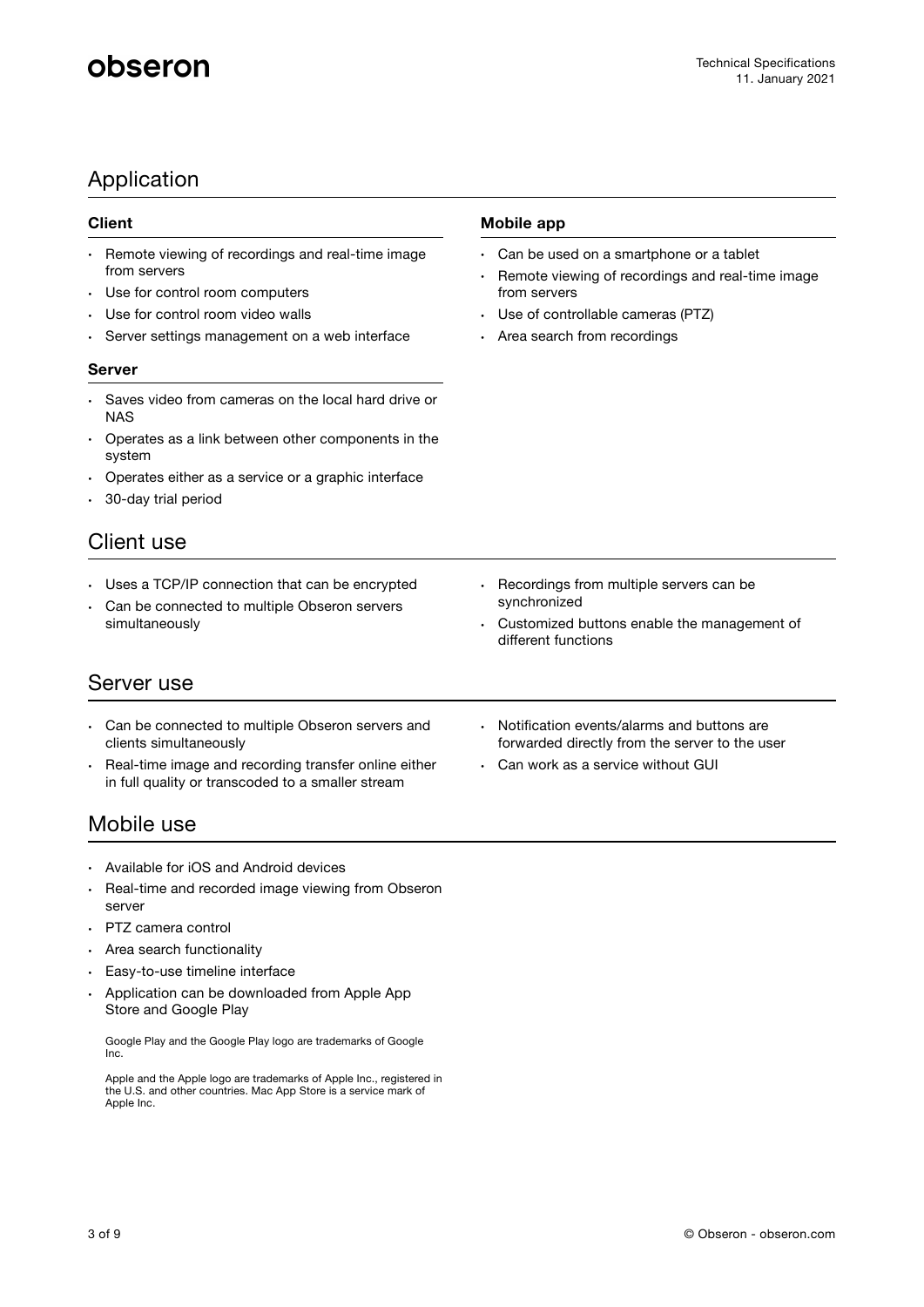## Window

- Add multiple
- Separate timelines in each window
- Multiple tabs in each window

### Tabs

- Add multiple to one window
- The size of the window changes the layout
- Rename
- **Multiply**
- Arrange by dragging
- Add camera images from multiple recorders
- Add widgets
- Arrange camera images and widgets freely inside a tab
- Automatic switching with adjustable delay
- Set order and delay of tab switching for each tab
- Keyboard shortcuts
- Fullscreen mode
- Can be switched with rules
- Import and export as files
- Share with other users
- Force tab to show for other users by pinning it with admin account
- Indicator for shared and pinned tabs
- Close
- Bring back from 'Closed tabs' menu
- Tabs that do not fit in the window can be opened from 'All tabs' menu
- Show and hide tab bar with keyboard shortcuts
- Keyboard shortcuts

## Timeline

- Display recordings of cameras as bars
- Display audio recordings as separate bars
- View synchronized recordings from multiple cameras
- Synchronize timelines from multiple windows
- Zoom with mouse scroll wheel
- Drag to move
- Jump to specific time and day
- Show which days have recordings in calendar
- Show week numbers in calendar
- Show how far the playhead is in the recordings
- Add bookmarks
- List bookmarks
- Move between bookmarks
- Name bookmarks
- Play / Pause
- Play backwards / Pause
- Fast forward (click more than once to multiply speed)
- Rewind (click more than once to multiply speed)
- Frame by frame
- Jump to live feed
- Double click to move
- Make selection(s)
- Clear selection(s)
- Create backup or video clip from selected time period(s)
- Create multiplexed video clip from selected time period(s)
- Show / hide timeline
- Keyboard shortcuts
- Create motion heatmap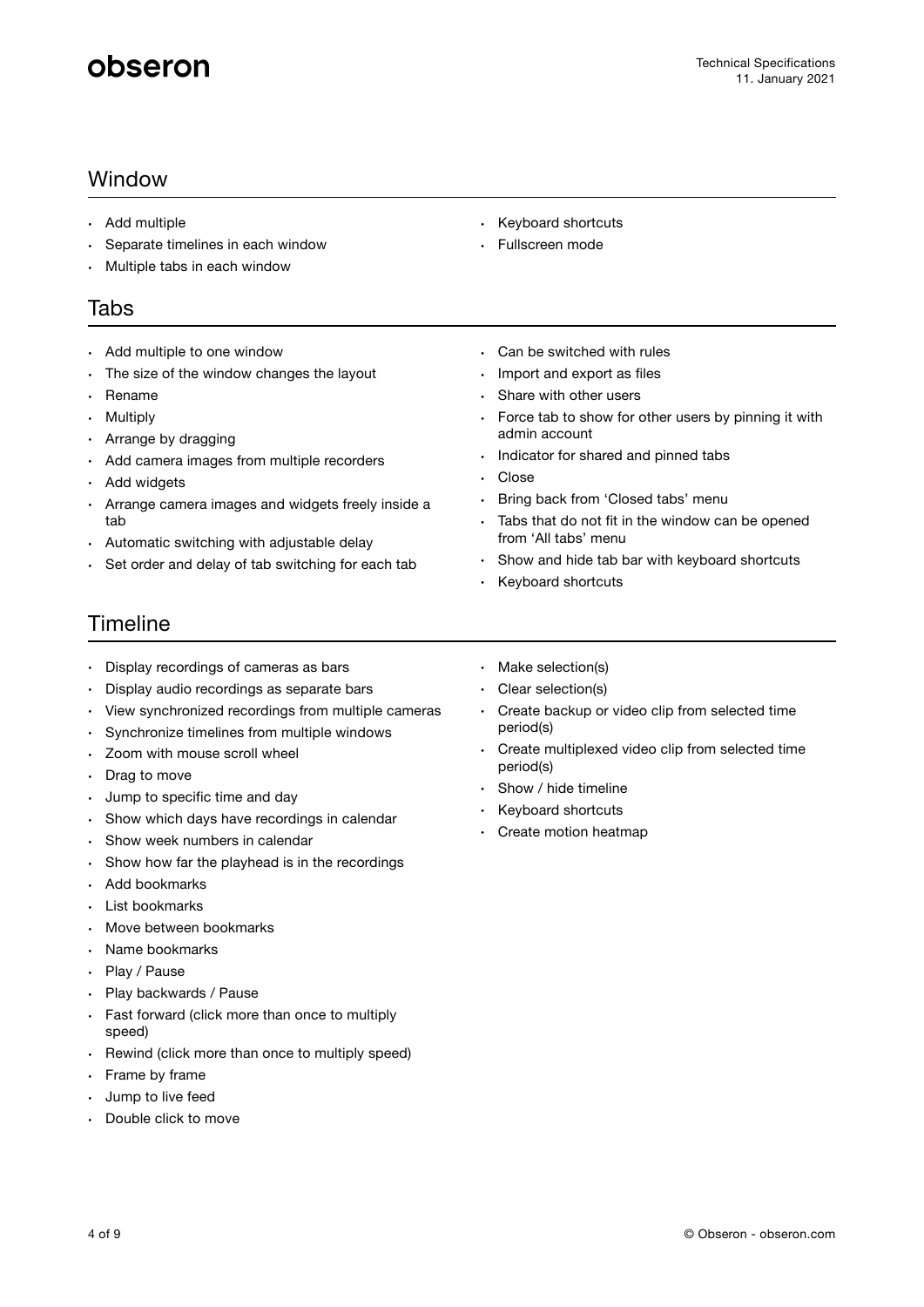## Camera image

- Open multiple
- Filter cameras by server, group or if they are connected locally
- Alphabetic listing of filtered cameras
- Close individual cameras
- Close multiple cameras with filter
- Resize with snapping to grid. Grid size can be adjusted.
- Fit to screen for multiple camera images
- Rotate camera image clockwise and counter clockwise
- Stretch to fit selected aspect ratio
- Align inside selected grid cells
- Flip image horizontally or vertically
- **Clone**
- Right-click to open the Radial Menu
- Enable fisheye dewarping
- Enable Panomorph dewarping
- Show info (camera source, stream type, frames received, frames recorded, frame size, average size, bitrate, frames per second)
- Show recording indicator
- Show camera name
- Show camera and site number
- Show PTZ icon
- Color tag camera name
- Adjustable title bar size
- Dynamic title bar size
- Left-click to enable peek mode, enlarge camera image and show recordings only from selected camera
- Open in fullscreen
- Save image in JPG or PNG with desired resolution
- Save a video clip in MP4 with desired resolution
- Cut between multiple cameras on the fly when recording a video clip
- Save a multiplexed video clip from all cameras in the tab
- Isolate one or multiple cameras to the timeline and view their recordings while others are kept live
- Search motion on selected cameras only
- Search motion on selected areas on selected cameras only
- Control gates or other external devices with rulecustomized buttons that can be chosen to the radial menu
- Control PTZ cameras by dragging cursor over camera image
- Show / hide PTZ crosshair with speedometer
- Zoom PTZ cameras with mouse scroll wheel
- Digital zoom with mouse scroll wheel (hold Ctrl when zooming PTZ cameras)
- Select and save PTZ presets
- Select and save PTZ patrols
- Blink camera on map
- Listen to camera
- Speak to camera
- Control with rules
- Highlight camera image on PTZ selection
- Show border around PTZ selected camera image
- Blink camera image with rules
- Blink camera image on map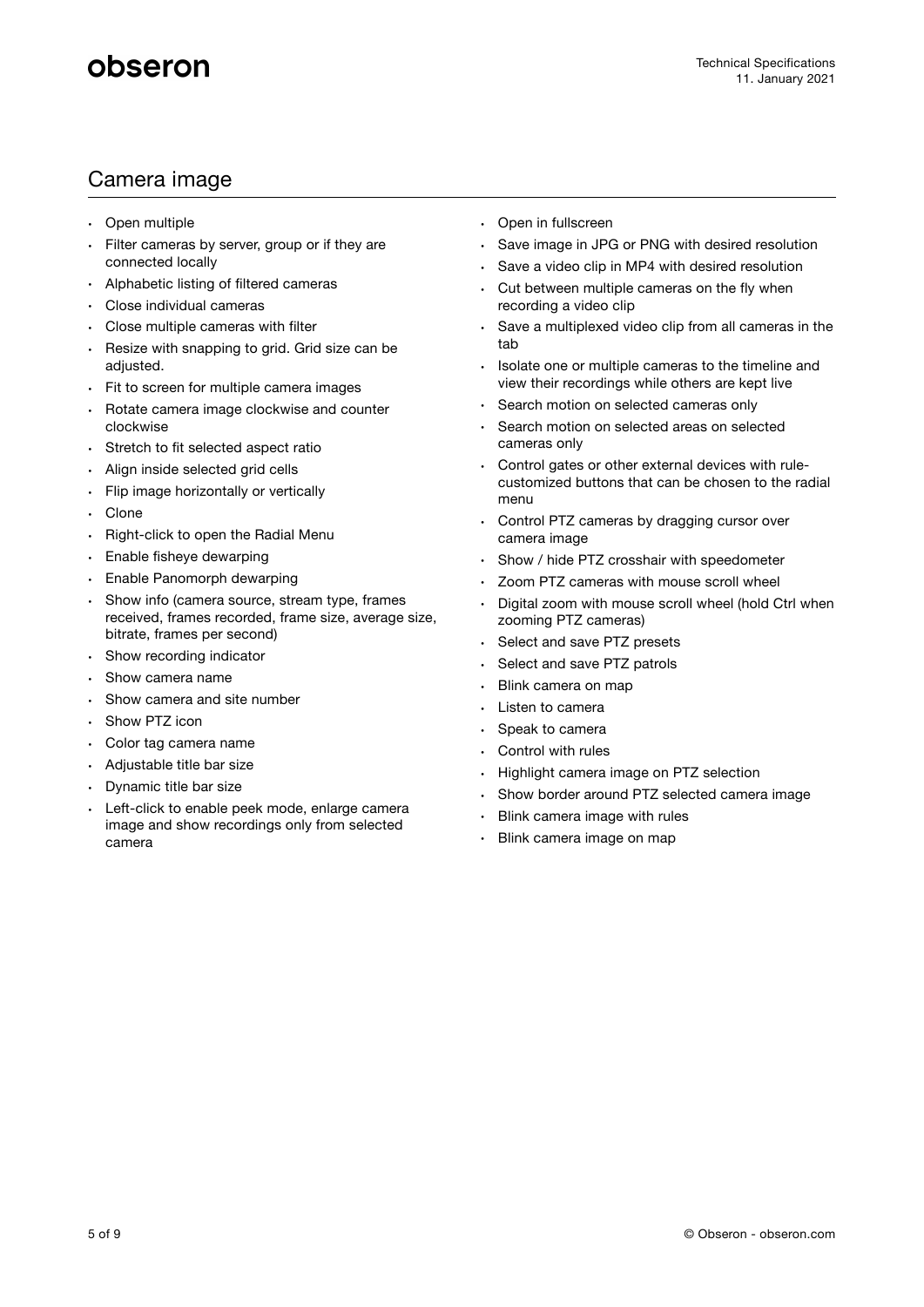### Users

- Username and password protection
- Multiple users
- Log in automatically
- Log out automatically after inactivity
- Dual authorization
- Limit duration of visible recordings for one user login
- Admin user
- Set passwords
- Permission groups
- Set permission group as default group for new users

### **Permissions**

- View live image
- View recordings
- Access settings
- Access gallery
- Remote access to this recorder
- Access to RTSP server
- View system errors
- View user logs
- Acknowledge system errors
- Hardware addition/removal
- Hardware adjustment
- Access rules
- Access user control
- Access group control
- Access storage control
- Take snapshot
- Create video clip
- Quit program
- Control camera presets
- Control PTZ cameras
- Import backups
- Edit tabs
- Import / Export tabs
- Access to selected cameras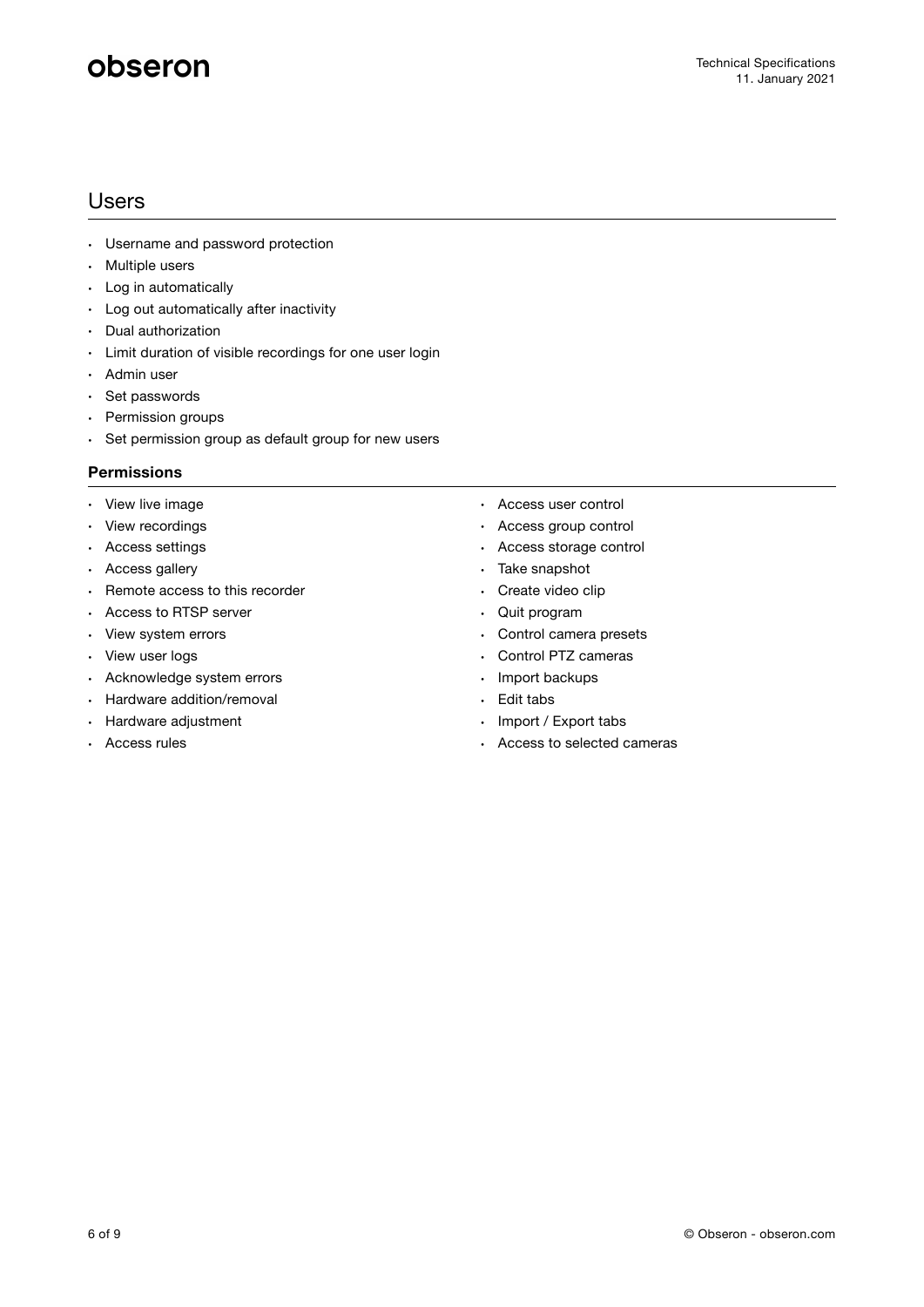## Rules

- Control recorder functionality and external devices, and send information on different events
- Add multiple
- Duplicate
- Set name
- Multiple conditions in one rule
- Multiple actions in one rule
- All conditions are met
- Some of the conditions are met
- Release action

### **Conditions**

- Schedule
- Digital input e.g. Modbus
- Another rule
- Loss of video signal
- Wait for another rule
- Motion detection
- Timer pulse
- Setting
- Connection lost
- Recording error
- Button pressed
- Message received
- Counter value

### **Actions**

- Control digital output
- Switch analog video output
- Call PTZ preset
- Internal command
- Notification/Alarm
- Change setting
- Send HTTP URL request
- Place bookmark
- Send email
- Push camera to camera changer
- Write to serial port
- Change tab
- Blink device on map
- Blink camera image
- Increment counter
- Set counter value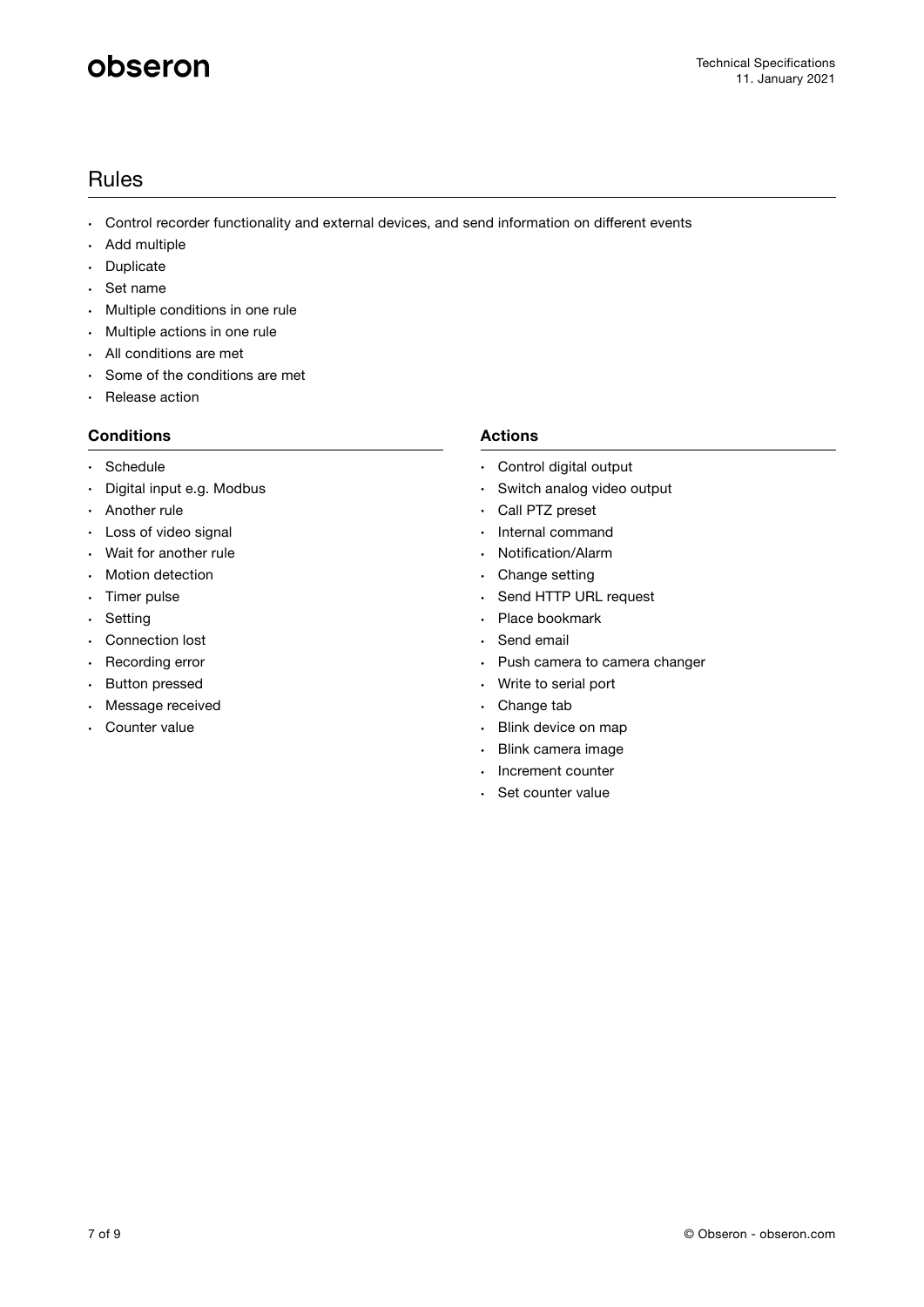## **Widgets**

### **Buttons**

- Trigger rules with multiple conditions and actions
- Add multiple
- Drag to arrange
- Responsive layout
- Buttons in server can be used in clients
- Set name, icon and color
- Set to be toggleable
- Control external I/O devices
- Control program functions

### **Camera changer**

- Open camera image from a list of local and remote cameras
- Switch between cameras with backward and forward buttons
- Change camera by site and camera number
- Change camera with keyboard or joystick numeric keypad
- Change camera with a rule
- Same functions as in a regular camera image
- Open multiple
- A window can have multiple virtual window widgets
- Set automatic switching of camera images with delay and order

### **Notifications**

- Generate from rules
- Thumbnail camera image from event
- Set color for different events
- Link to corresponding camera
- Open camera image from time of the event
- List multiple
- Clear from list
- Clear all
- Show time of the event
- Show name of the camera
- Show information of event

### **Motion heatmap**

- Show live motion heatmap
- Export motion heatmap from selected time interval

### **Map**

- Set JPG or PNG image as a background
- Invert image colors
- Change opacity of background
- Set name
- Group maps
- Breadcrumb navigation
- Place cameras
- Monitor I/O input states
- Create shortcuts between maps
- Set sizes of items
- Dynamic sizing of items
- Show or hide labels of items
- Set position of labels on individual items
- Change map to one containing the camera item when blinking camera on map
- Enlarge cameras to Peek by clicking camera items
- Drag items into place
- Change color and icon of items
- Rename items
- Remove items
- Inherit camera name color to map
- **Remove**
- Remove all
- Export and import
- Adjust to any size on the grid
- Change maps while in edit mode
- Zoom with mouse scroll wheel
- Drag to move

### **Counter**

- Set desired value from events
- Add to value
- Subtract from value
- Export values as CSV file from desired time period

### **Point of Sale**

- View receipt data in sync with video
- Free text search for receipt data
- Browse receipts with arrow keys